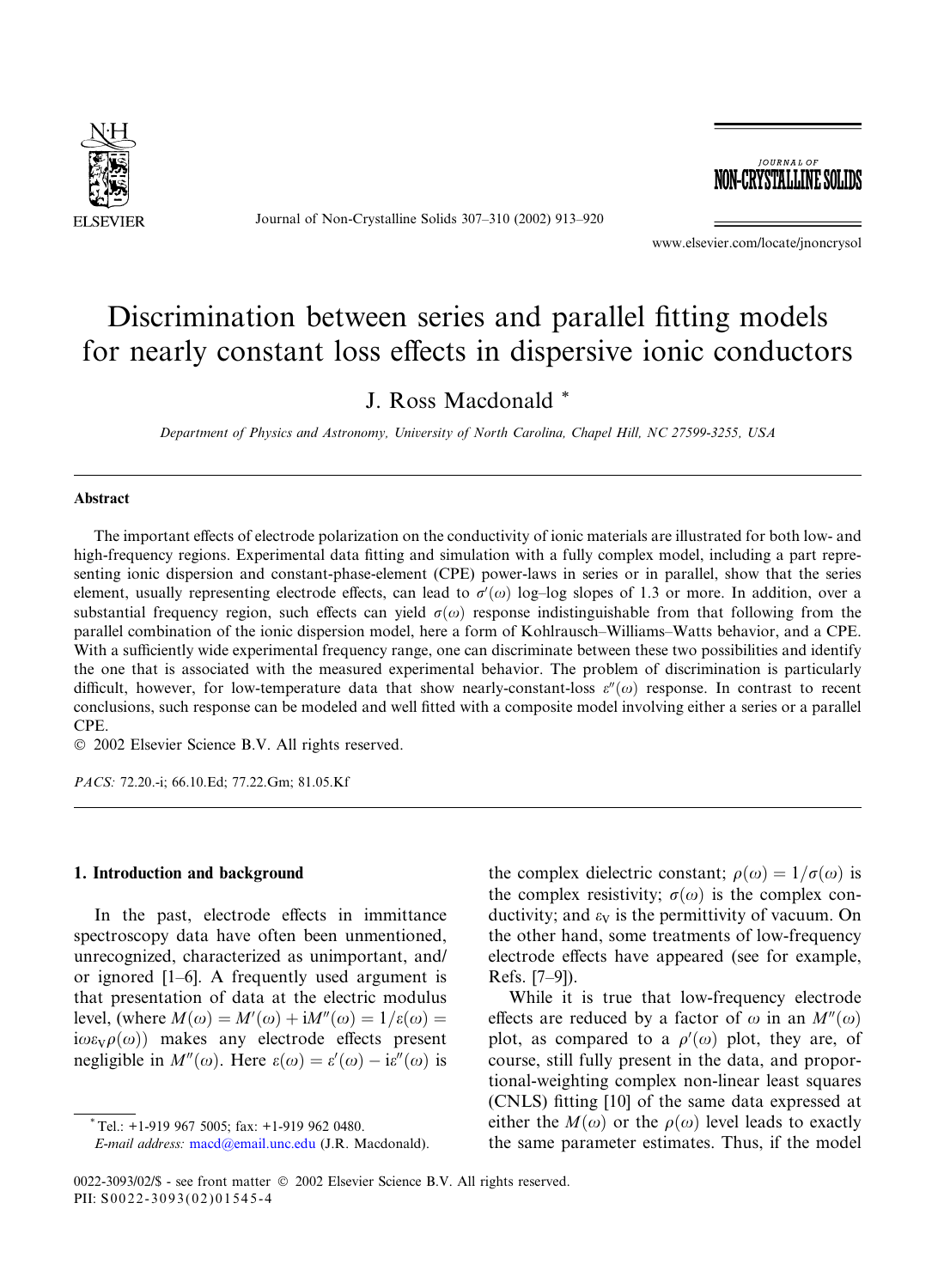includes parameters representing electrode polarization contributions, they will be identically estimated by fits at either level.

Another frequent misconception is that because one fitting model has fewer parameters than another, the former is preferable to the latter [3]. This type of thinking, not based on detailed CNLS fitting of the data, has led, for example, to the widespread use of the original three-parameter modulus formalism (OMF), rather than a model with more parameters. (see for example, the 20 references to the OMF in Ref. [11]). But crucial defects in the OMF model have been pointed out since 1996 and a corrected version, the CMF, proposed and its usefulness illustrated [12–16]. In addition to the presence of a minimal number of free parameters in the OMF, another of its apparent virtues and one of the main reasons for its endemic use is its fitting simplicity. Thus, the important shape parameter of the model,  $\beta = \beta_1$ , can be well estimated entirely from a graphical determination of the full width at half height of an experimental  $M''(\omega)$  curve [17].

Unfortunately, as shown by fitting with the fourparameter CMF model, OMF parameter estimates of  $\tau_o$ , the characteristic relaxation time of the fitting model (a form of Kohlrausch–Williams–Watts (KWW) response [18], the KWW1) and its  $\beta_1$  shape parameter are not appropriate and significant [12– 16,19,20]. This is because the OMF does not properly include the effects of the bulk dielectric constant of the material,  $\varepsilon_{D\infty}$  [12–16]. It follows that earlier conclusions about physical processes such as ion–ion correlation, based on variation of  $\beta_1$  with temperature or ion concentration, are usually misleading and inapplicable [19,20].

Further, the number of free parameters included in a fitting model is far less important than are the relative standard deviation of the fit,  $S_F$ , and the relative standard deviations of the individual free parameters for a given model. Clearly a poor fitting model with one or more non-significant parameter standard deviations should not be preferred to a more appropriate better fitting model with all of its parameter standard deviations highly significant, even when the latter involves more parameters than the former. The LEVM CNLS computer program [10] leads to fitting results that may be used in an included F-test statistical estimate of the probability that adding additional free fitting parameters to a model is warranted. This test, when applied for fits of many different materials, shows, statistically speaking, that the OMF is much less appropriate than the CMF. See Refs. [13–16,20] for other facts supporting this conclusion.

Both the OMF and the CMF models use the conductive-system KWW dispersion model, the KWW1, here abbreviated as the K1 [16]. Although the frequency response of the K1 cannot be expressed in closed form for arbitrary  $\beta_1$  values, the LEVM program allows one to calculate such response to an accuracy usually better than one part in  $10<sup>5</sup>$  and thus to simulate or fit data accurately. Contrary to earlier statements or implications, K1 frequency response is not a direct Fourier transform of stretched-exponential temporal response [13,14,19,21]. Unlike most other response models, the K1 leads to a non-zero high-frequency-limiting value of  $\varepsilon_{\text{C}}(\omega)$ ,  $\varepsilon_{\text{C1}\infty}$ , where the subscript 'C' indicates conductive-system response.

The CMF includes a separate free  $\varepsilon_{D\infty}$  parameter in parallel with the K1 ion-only response, and is designated the CK1 model. In addition, in the present work the following composite models will be used or discussed, the CK1S, the PK1, and the PK1S. Here, the S symbol stands for SCPE response, a constant-phase-angle element [22,23] in series with the rest of the response and represented by  $\sigma_{SC}(\omega) = \varepsilon_{V} A_{SC}(i\omega)^{\gamma_{SC}}$  with  $0 \le \gamma_{SC} \le 1$ . The P symbol stands for PCPE response, a constantphase-angle element in parallel with the K1 dispersion model. It is expressed as  $\sigma_{\text{PC}}(\omega) =$  $\epsilon_{VAPC}(i\omega)^{1-\gamma_{PC}}$  with  $0 \le \gamma_{PC} \le 1$ . Note that when  $\gamma_{SC} = 1$  the SCPE leads to complete blocking of mobile charges at the electrodes. When  $\gamma_{PC} = 0$  the  $A_{\text{PC}}$  element of the PCPE represents a frequencyindependent dielectric constant and the PK1 model reduces to the CK1 one. Thus, when  $\gamma_{PC} \ll$ 1, we can set  $A_{PC} \simeq \varepsilon_{D\infty}$ . For this condition, or when  $0 < 1 - \gamma_{SC} \ll 1$ , the response will include  $\varepsilon''(\omega)$  power-law response with a very small exponent: nearly constant loss (NCL) behavior [23].

In a recent analysis of data involving variable ionic concentration [20], it has been demonstrated that the assumption of a frequency-independent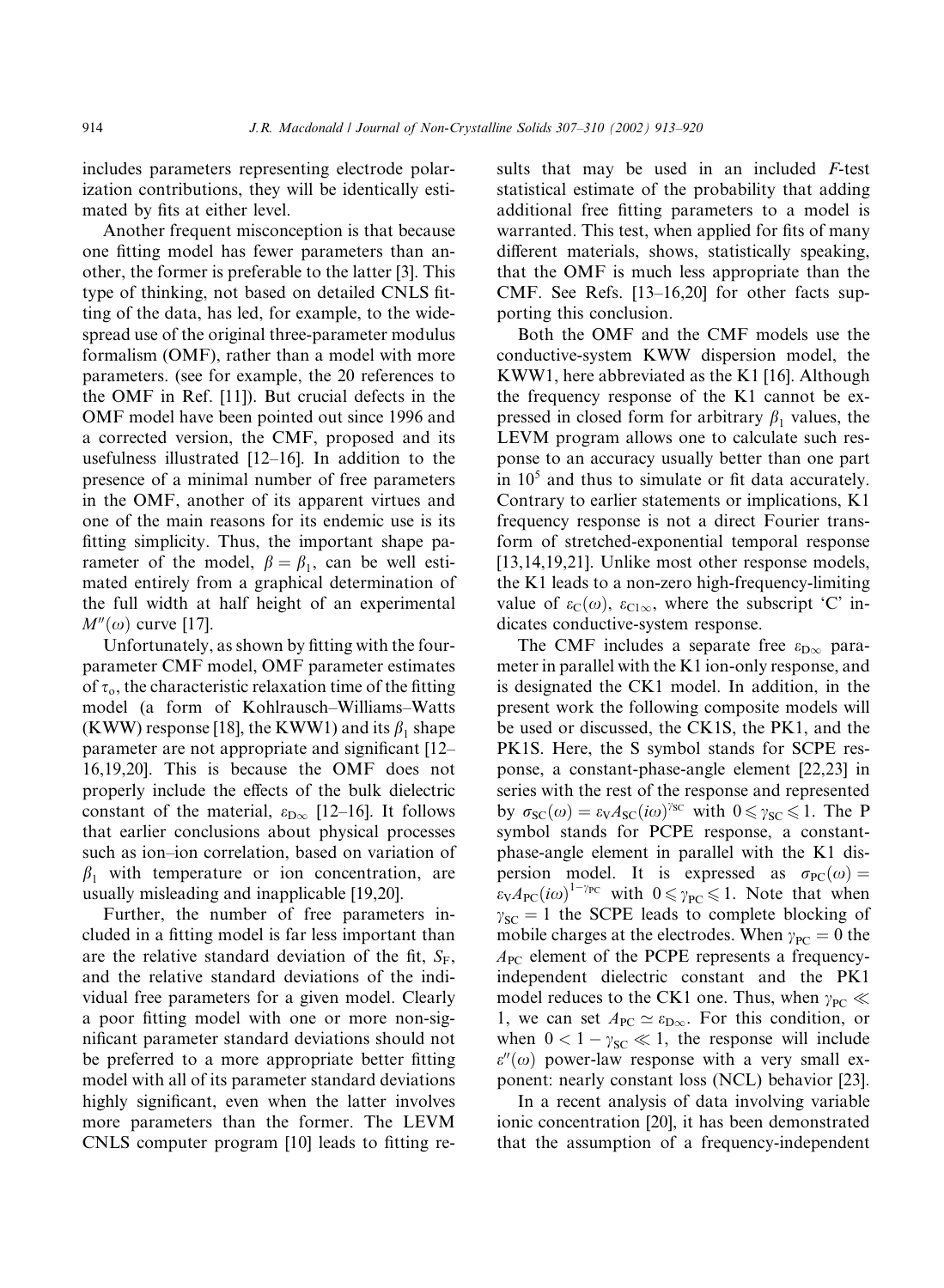$\varepsilon_{\text{D}\infty}$  parameter is apparently only entirely appropriate in the limit of zero ionic concentration. For non-zero concentrations, accurate fitting requires that in addition to the zero-concentration value of  $\varepsilon_{D\infty}$ , denoted  $\varepsilon_{D\infty}$ , a small, complex, frequencydependent term must be added, well represented by the PCPE element with  $\gamma_{PC} \ll 0$  and with  $A_{PC}$ increasing as the concentration increases. These results imply that this NCL increase in the effective bulk dielectric constant associated with dipolar and vibratory effects of the network material arises from interaction with mobile charges, particularly at high frequencies where ions are localized and librate [20].

Finally, it should be mentioned that Nowick et al. [9] and others have shown that considerable conductive-system data may be fitted with a composite model that may be expressed as

$$
\sigma'(\omega) = \sigma_0[1 + (\omega/\omega_0)^n] + A\omega^m, \qquad (1)
$$

with  $0 < n \leq 1$ ,  $m \approx 1$  and  $\sigma'(0) \equiv \sigma_0$ . Here the  $A\omega^m$  term with  $1 - m \ll 1$  and positive represents the real part of NCL response. The first expression on the right models mobile-charge dispersion effects and has been called universal dynamic response [9,14]. Although Eq. (1) fits of  $\sigma'(\omega)$  data have usually led to  $0.6 \le n \le 0.7$  values and to  $m \approx 1$ , they can only be trusted to involve NCL when electrode effects are either negligible in the measurement range or are separately accounted for, as in the PK1S model. Otherwise, the  $A\omega^m$ term may unwittingly represent electrode effects rather than NCL ones. See further discussion of this matter in Section 3. Note that CMF fits with either the CK1S or PK1S model lead to estimates of the high-frequency-limiting slope associated only with K1 of  $(1 - \beta_1) \simeq 2/3$ . Such values have been shown to be virtually independent of both temperature and ion concentration [16,19,20].

The PK1S model is a generalization and improvement on that of Eq. (1) in several respects. First, it is fully complex and its real and imaginary parts satisfy the Kronig–Kramers relations. Second, the K1 model has been found to be more appropriate for conductive-system data fitting than the complex version of the first term on the right of Eq. (1), the ZC model [14,22]. One reason is that, unlike the K1, the ZC involves a nonphysical low-frequency limiting slope. Finally, the inclusion of SCPE response allows the importance of electrode effects to be evaluated, and, when they are significant in the measured frequency range, it leads to their quantification and to better fits. In this case, fitting yields a clear distinction between the K1 limiting slope  $(1 - \beta_1)$  and electrode-effect slopes associated with  $\gamma_{SC}$ .

It should be mentioned that constant-phase-element (CPE) response elements have been included as parts of a full fitting model in the present work because of their simplicity and fitting utility, not because their forms are expected to apply exactly over the full frequency range from zero to infinity. At the extremes of frequency their forms must change to satisfy physical realisability, but actual data do not usually extend to such extremes. Nevertheless, CPE elements provide a good first approximation to fractal and other more complicated electrode-related responses. In the following, first low-and high-frequency electrode effects are illustrated for wide frequency ranges and CK1S fitting carried out. Then, comparisons are made between fitting CK1S synthetic data with a PK1 model and vice versa in order to suggest how one can discriminate between the effects of a CPE in parallel with an ionic dispersion model and a CPE in series with it.

## 2. Data and electrode-effects fitting and analysis

Fig. 1 shows wide-temperature-range  $0.88ZrO<sub>2</sub>$ .  $0.12Y_2O_3$   $\sigma'(\omega)$  data [4], kindly supplied by Dr C. León. We see that the data become irregular at the lowest frequencies and temperatures and show different behavior at low temperatures than at high ones. Interesting details of the response appear in the Fig. 2 plot of the slopes of the log–log curves of Fig. 1. Particularly significant are slope values exceeding unity for the three lower temperatures. Also notice the abrupt change at about 67 kHz in the slopes of the lower-temperature curves.

It is clear that much of the data shown in Figs. 1 and 2 are entirely inconsistent with models such as those recently summarized by Dyre and Schrøder [24] and Funke [25,26]. These models lead, in the absence of a high-frequency plateau in  $\sigma'(\omega)$ , to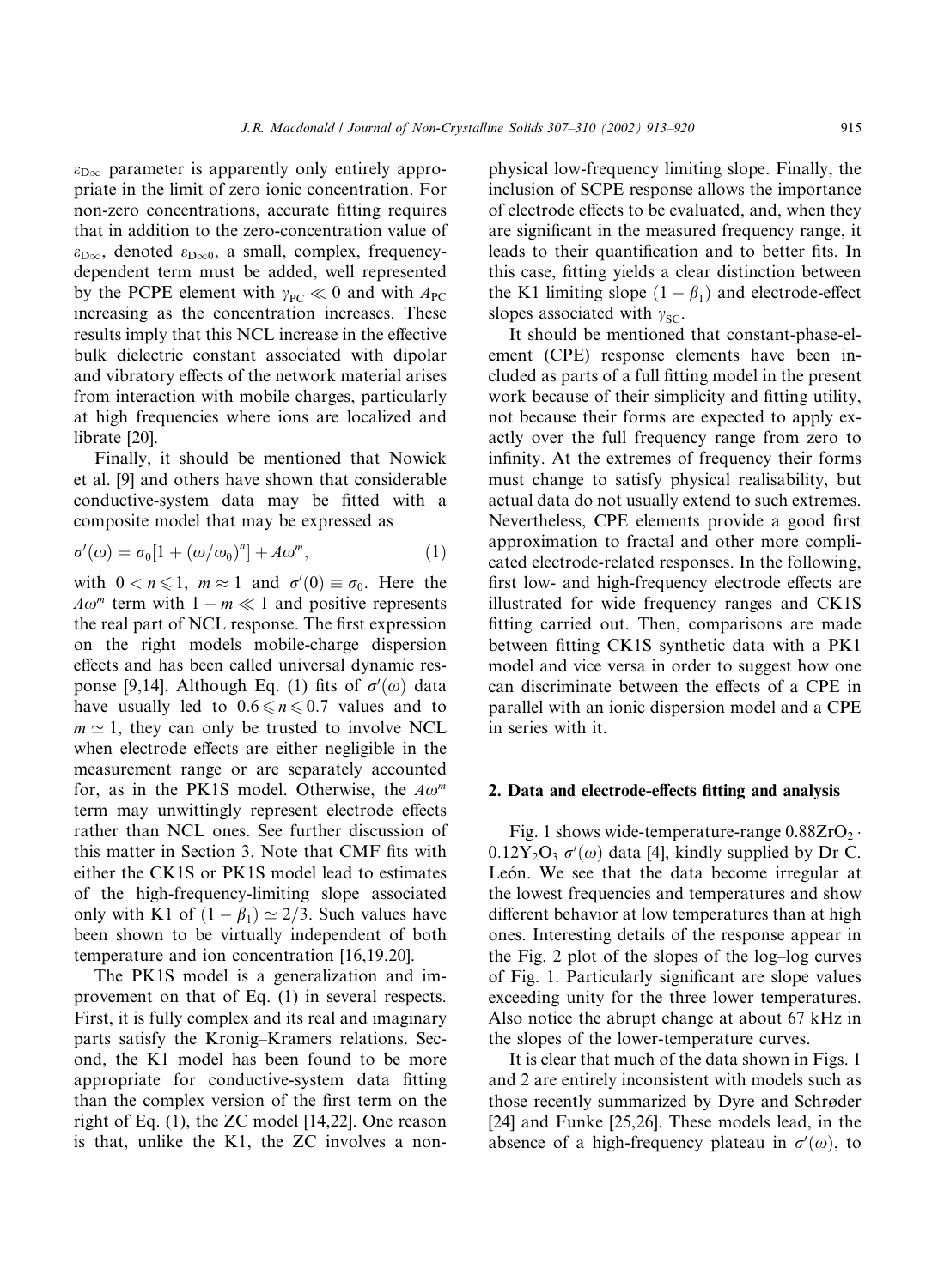

Fig. 1. Log-log plots of  $0.88ZrO_2 \cdot 0.12Y_2O_3$   $\sigma'(\omega)$  data for a range of temperatures. The quantity  $\sigma_n = 1$  mho/cm and  $v_n = 1$ Hz.



Fig. 2. Slopes of the  $\sigma'(\omega)$  lines of Fig. 1.

slopes monotonically increasing toward a unity asymptote. Incidentally, unpublished work of the author shows that the DCA symmetric-hopping dispersion model [24] may be exceptionally well fitted over eight or more decades of  $\sigma'(\omega)$  using a PK1 model, quite different in form from the Dyre and Schrøder model. In addition, unlike the DCA



Fig. 3. CK1S fit of the 302 K data of Fig. 1. The fit involved only three free parameters: two SCPE ones and  $\varepsilon_{\text{D}\infty}$ .

model, the PK1 leads to physically plausible lowfrequency-limiting slopes of the quantities  $(\sigma'(\omega) \sigma_0$ ) and  $\sigma''(\omega)$ .

Fig. 3 shows a CK1S fit of the present 302 K data with a few very irregular low-frequency points omitted and with fixed values of the three K1 parameters extrapolated from higher temperature fits [20]. The figure also includes the separate K1 and SCPE contributions to the full fit and thus shows low-and high-frequency limiting slopes. It is clear that the full model fits the data very well and that the SCPE, here modeling electrode effects, dominates the response at high frequencies. In previous work [23], it has been shown that the series combination of an ideal capacitance and a CPE can lead to  $\sigma'(\omega)$  response with a slope of  $(2 - \gamma_{\text{SC}})$ over an appreciable frequency range. Here the effective ideal capacitance at high frequencies is that associated with  $\varepsilon_{\infty} = \varepsilon_{C1\infty} + \varepsilon_{D\infty}$ , thus arising from both ionic motion and dipolar/vibratory contributions of the bulk material.

These results show that electrode effects can be dominant at high frequencies, although they are usually thought to be important only at low frequencies [7–9]. It is thus of interest to show widerange simulated data calculated with the CK1S model using the parameter values estimated from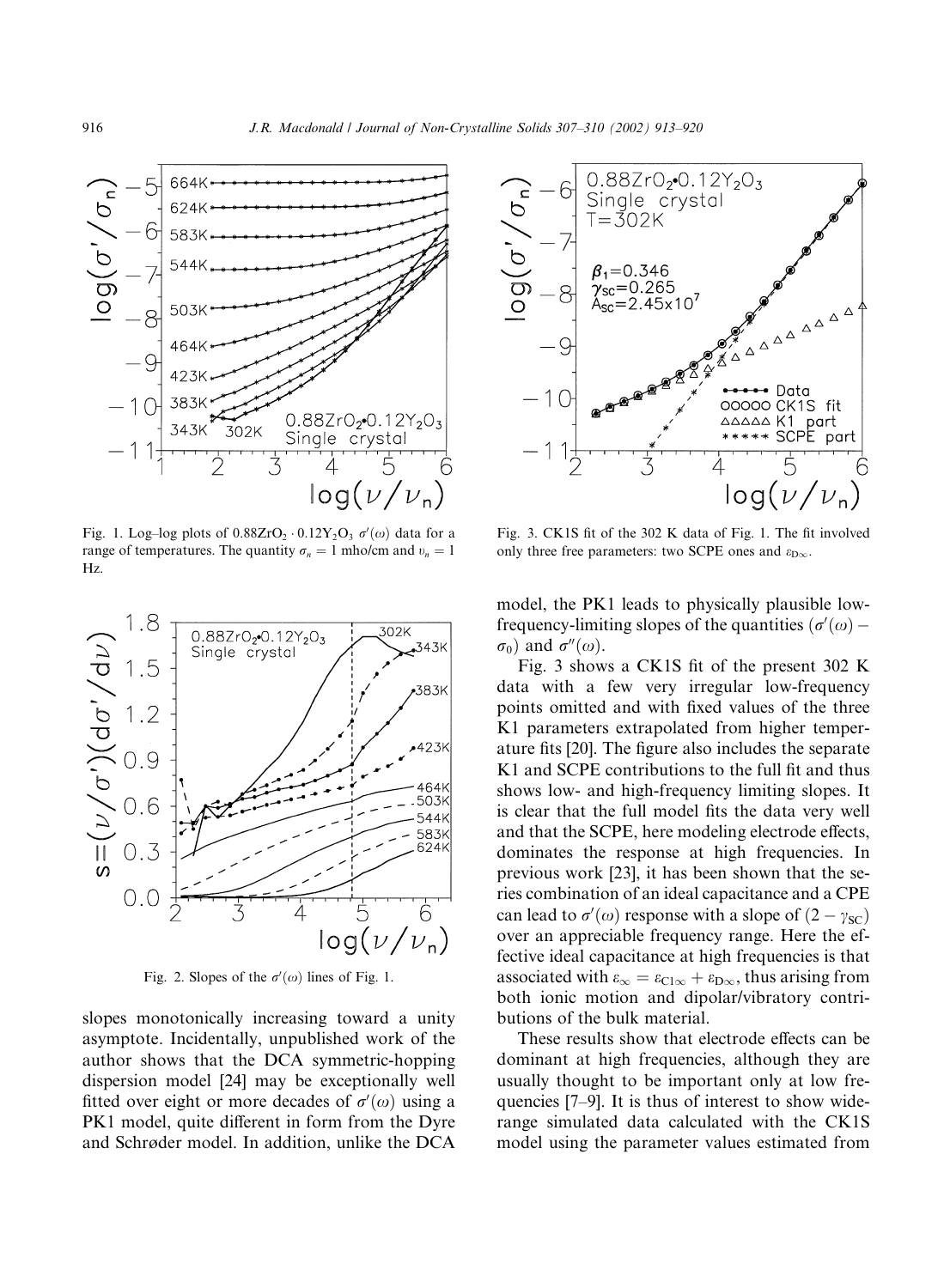

Fig. 4. Log–log plots of  $\sigma(\omega)$  model response calculated by extrapolation of the CK1S-fit results of Fig. 3.

the Fig. 3 fit. Such results, along with approximate slope values, are shown in Fig. 4 for the very large range of 25 decades. As the temperature decreases, an experimental frequency window of five or six decades will move to the left of the graph and beginning to show electrode-effect low-frequency deviations from CK1 response. Note that in addition to the results following from the Fig. 3 fit, ones with the very small  $\gamma_{SC}$  value of 0.001 are also included. Then the SCPE closely approximates a series resistance. For the present situation, it is evident that there is only a relatively small frequency range over which separate CK1 response is significant. Further, the high-frequency end of the data here is nearly high enough that the final highfrequency SCPE slope of  $\gamma_{SC}$  is apparent. Nevertheless, electrode-related slopes of  $(2 - \gamma_{\rm SC}) \ge 1$ have frequently been evident in  $\sigma'(\omega)$  data.

Fig. 5 presents CK1S fitting results for the 624 K data of Fig. 1. For clarity, only every other fit value is included here. Note the different scales for  $\sigma'(\omega)$  and  $\sigma''(\omega)$ . Again, the fits are excellent and CK1S response dominates for  $v \ge 10^4$  Hz. For  $v \le 10^3$ , on the other hand, SCPE 'low-frequency' contributions become evident. Note that the  $\beta_1$ values in Figs. 3 and 5 are the same, consistent with the  $\beta_1$  temperature independence found for



Fig. 5. CK1S fit of the 624 K data of Fig. 1. The fit involved six free parameters.

CK1 CMF fits at other temperatures for the present material [20].

Fig. 6 shows the wide-range extrapolation of the CK1S fit of Fig. 5. We see that although the same general behavior is apparent for both the 302 and 624 K extrapolations, the lower-frequency part of the  $\sigma''(\omega)$  curves of Fig. 6 appear roughly eight decades higher than those of Fig. 4 and the lower-frequency  $\sigma'(\omega)$  ones are at least four decades higher. The limiting very low-frequency  $\gamma_{SC}$ 



Fig. 6. Log-log plots of  $\sigma(\omega)$  model response calculated by extrapolation of the CK1S-fit results of Fig. 5.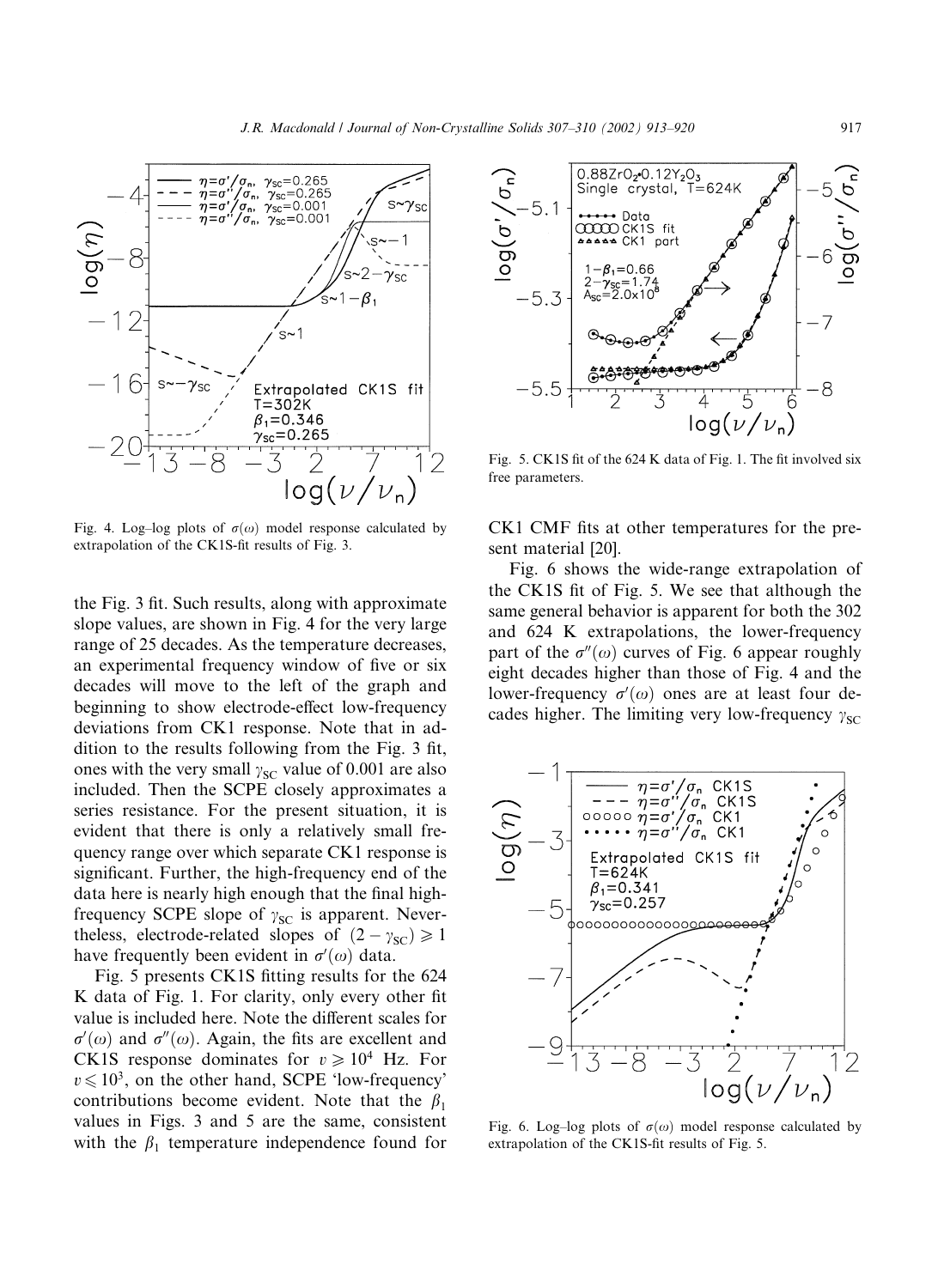slopes shown in Fig. 6 are rarely evident in actual data because insufficient low-frequency data are available. Nevertheless, Fig. 4 of Ref. [8], for Ca- $TiO<sub>3</sub>:30%A1<sup>3+</sup>$  data, presents a good fit of curves of exactly the same shape as those shown here below about 10<sup>8</sup> Hz,  $\sigma''(\omega)$  peak and all, and even Fig. 5 shows the beginning of the rise toward such a peak.

# 3. Discrimination between response models involving series or parallel elements

Here I consider the similarities and differences between NCL response associated with the CK1S and PK1 composite models, both instances of the corrected modulus formalism approach [12–16]. To do so, data sets were generated for a range of frequencies and temperatures using plausible parameter values for both models. Values were selected to be at least roughly appropriate for the response of tri-silicate glass presented in Figs. 7 and 9 of Ref. [9].

The K1 mobile-charge dispersion model leads to

$$
\varepsilon_{\text{Cl}\infty} = \sigma_0 \langle \tau \rangle_{01} / \varepsilon_{\text{V}} = \sigma_0 \tau_o \Gamma(1/\beta_1) / \beta_1 \varepsilon_{\text{V}} \propto 1/T, \tag{2}
$$

where  $\langle \tau \rangle_{01}$  is the mean of the K1 characteristic relaxation time,  $\tau_o$ , over the distribution of relaxation times associated with stretched-exponential response with shape parameter  $\beta_1$ , and  $\Gamma(\ )$  is the Euler gamma function. For the thermally activated  $\tau_o$ , we use  $\tau_o = 8.355 \times 10^{-17} \exp(E/kT)$  with  $E = 0.71$  eV. In addition, we set  $\beta_1 = 0.35$  and  $\varepsilon_{\text{D}\infty} = 5$ , both independent of temperature. It then follows from Eq. (2) that  $\sigma_0 = \alpha/T \tau_0$ , and we use  $\alpha = 2.566 \times 10^{-11}$  with the units of  $\sigma_0$  taken as mho/cm. For this situation  $T\sigma_0$  involves the same activation energy as  $\tau_o$ . Data sets were constructed with values of  $\tau_0$  ranging from  $10^{-5}$  to  $10^7$  s in steps of 100. The corresponding temperatures varied from 323 K down to 155 K.

Fig. 7 presents CK1S data involving the SCPE parameter expressions shown on the graph. Here  $A_{SC}$  varied from about 186 to 1000 as the temperature increased. The 0.01 value in the exponent



Fig. 7. Log–log plots of synthetic data generated using a series CK1S composite response model with two CNLS fits of such data using the parallel PK1 model.

of the  $A_{SC}$  exponential expression is of the order of magnitude of values found in Refs. [20,27]. In addition, Fig. 7 shows the results of PK1 CNLS fits of two CK1S data sets with all five PK1 parameters free to vary. It is evident that the PK1 cannot model the rapid low-frequency decrease in  $\sigma'(\omega)$  apparent in the top curve, but it turns out that it can fit the response at frequencies beyond this extremely well with values of  $\gamma_{PC} \leq 0.01$ , true NCL. Note that the present modeling results show the same crossover of curves present in the data of Fig. 1 at low temperatures and high frequencies. But there the maximum slope was of the order of 1.7, while here it does not quite reach unity.

It is the bottom four of the curves in Fig. 7 that approach NCL behavior at their higher-frequency ends, and it is response of this type which can alternatively be excellently fitted with the PK1 model. Although even CNLS fitting will not allow clear discrimination between the present series and parallel models for such data, it is evident that if the temperature is raised enough, or if the frequency range is extended to sufficiently low values, such discrimination will become possible.

Fig. 8 starts with the same K1 values as those used to obtain the results of Fig. 7, but synthetic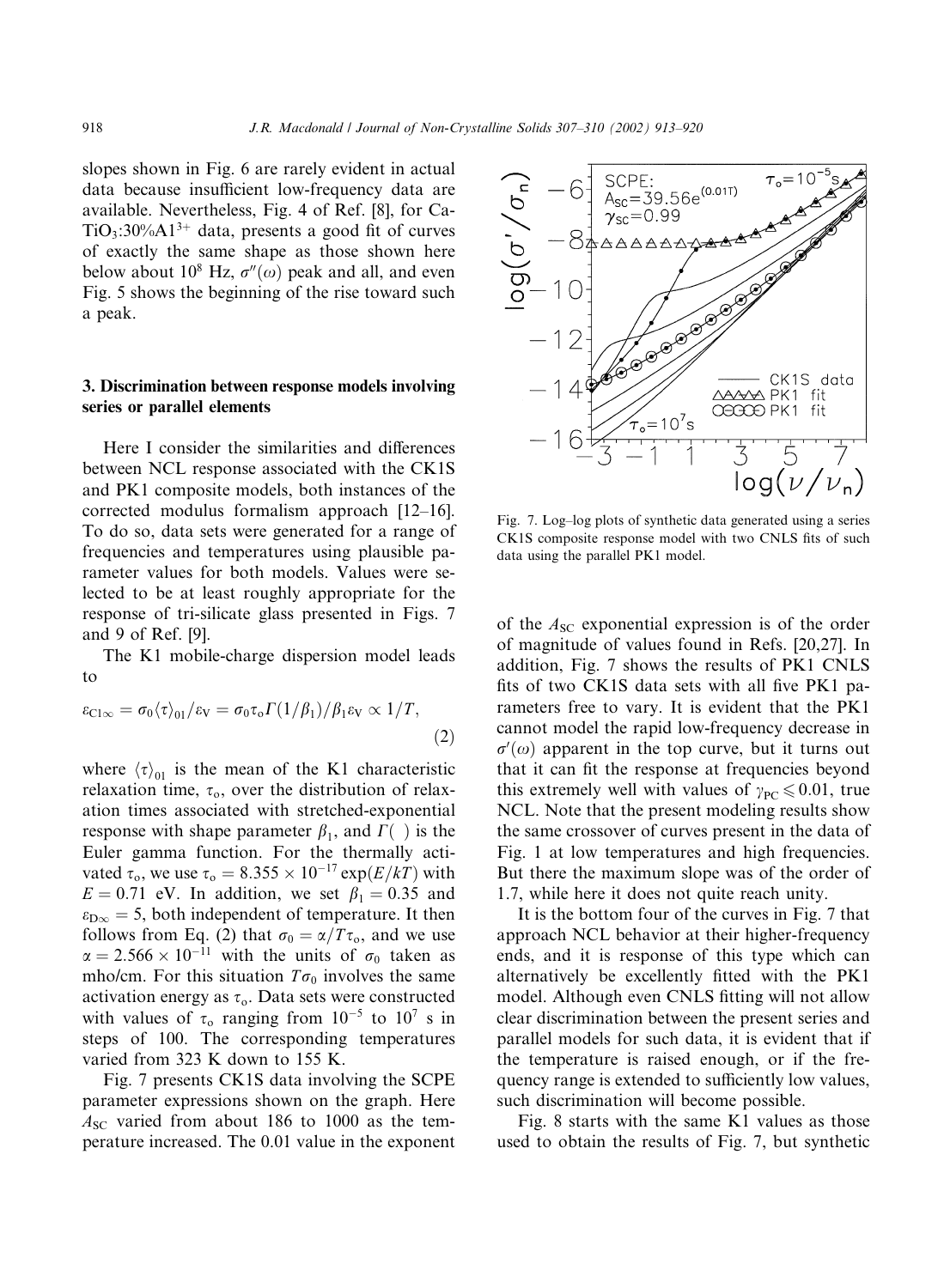

Fig. 8. Log–log plots of synthetic data generated using a parallel PK1 composite response model with two CNLS fits of such data using the series CK1S model.

data were here calculated with the PK1 parallel model using the fixed PCPE parameter values shown on the graph. Unlike the CK1S curves, the PK1 ones do not lead to a crossover at high frequencies, and the general shape and spacing of the PK1 lines are quite similar to those shown in Fig. 9 of Ref. [9]. The two CK1S six-parameter CNLS fit results included in Fig. 8 are consistent with the fitting comparisons of Fig. 7 and demonstrate that the CK1S model can here fit PK1 complex data for the  $\tau_0 \geq 10$  s responses. Earlier work has shown that a capacitance in series or in parallel with a CPE element (CP and CS models) can lead equivalently to a type of NCL response [23]; here more complicated composite response models are also shown to lead to NCL.

Even in situations where the CK1S and PK1 models can fit putative NCL data equally well, it may be plausible, in the absence of evident electrode polarization effects in the data, to chose the PK1 model rather than to assume that nearly, but not quite exact complete, blocking of the mobile charges at the electrodes is present. Nevertheless, for most experiments on disordered materials and glasses with non-parent-ion electrodes, it is reasonable to expect that electrode polarization with nearly complete blocking will be important in some frequency-response regions, often those outside the experimentally measured frequency range. It is therefore wise to fit data with such a model as the PK1S and obtain estimates of PCPE and SCPE parameter uncertainties. Such fits often allow one to discriminate between the effects of these two elements and to identify the PCPE contribution with NCL behavior and the SCPE one with electrode polarization [20,23].

Finally, important recent  $\sigma'(\omega, T)$  results of León et al. [27] dealing with NCL effects, but not including CNLS fitting, led these authors to conclude that their data could not be explained by an additive (parallel) model such as that of Eq. (1). In contrast, the present results suggest that at least trisilicate data, such as that of Ref. [9], can indeed be explained over substantial frequency and temperature ranges (including those where NCL effects are evident) by a parallel or a series composite model, the PK1 or the CK1S. As discussed elsewhere [20,27], the work of Ref. [27] led to a physical model for ionic motion yielding NCL at odds with that following from detailed CNLS analysis of experimental data [20]. Future work should help decide the applicability of these two disparate NCL explanations and show whether data such as those considered in Ref. [27] can be properly explained by a series or by a parallel response model (or by either!).

#### Acknowledgements

Part of this work was presented at the 4th International Discussion Meeting on Relaxations in Complex Systems, Crete, Greece, 18 June, 2001. It is a pleasure to thank Dr Carlos Leon for valuable discussions relevant to the present analysis and interpretations.

## **References**

- [1] R.H. Cole, E. Tombari, J. Non-Cryst. Solids 131–133 (1991) 969.
- [2] I. Svare, F. Borsa, D.R. Torgeson, S.W. Martin, H. Patel, J. Non-Cryst. Solids 185 (1995) 297.
- [3] C.T. Moynihan, Solid State Ionics 105 (1998) 175.